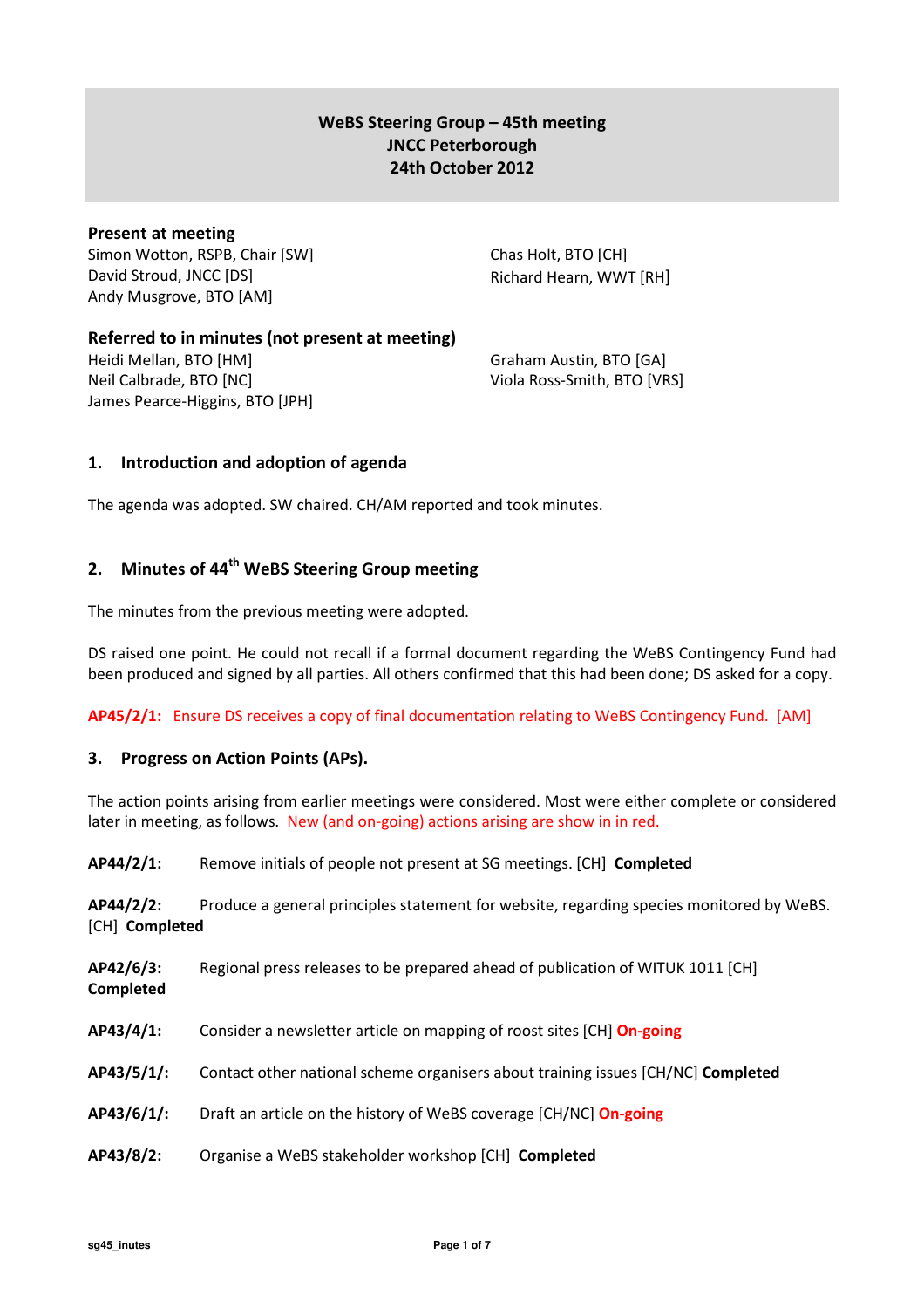AP43/11/1: Undertake a review of data request charges in April 2012 [AM/NC/BTO Dev.] Completed (5 % rise based on inflationary increase over three-year period)

AP43/11/2: Principles and guidelines for WeBS service level agreements to be drafted [NC et al.] Ongoing

AP43/12/1: Contact CAFF re possible development of indicators for remote Arctic monitoring [CH] Completed; potential for work on-going

AP44/3/1/: Continue stratification work and produce timetable for progress on stratification. [GA, VRS] Timetable completed; work on-going

AP44/3/2/: Submit gaps analysis proposal to the country agencies (cc JNCC) [AM/CH]. It was suggested that this work could be developed into an on-going process (compatible with reporting developments). Completed

AP44/4/1/: Contact regional RSPB office to ascertain who will be LO for North Kent Estuaries. [HM/SW]. Jeff Orton (BTO RR, Kent) considering taking on the role

AP44/4/2/: Maximise RSPB links in Mersey area, both for recruitment of new LO and counters. [SW/HM]. On-going; progress has been made. Natural England instigated a meeting (attended by NC on 4 October). They are to provide staff coverage for Core counts. LTC being done 2012/13 by RSPB staff.

AP44/4/3/: If funding is secured for the proposed WeBS gaps analysis risk assessment, Mersey Estuary is to be included as a priority case-study in that work. [CH et al.] On-going

AP43/5/1/: Advise relevant press teams of intention for regional press releases w.r.t. WITUK1011. [CH] Completed

AP43/6/1/: Partners to check WeBS website and send copies (to HM) of any missing reports and other relevant waterbird articles to which they have access. [All] Completed

AP43/7/1/: Produce a short report for next SG meeting on Core v Low Tide counts – comparative totals; how/when LTC used in place of Core; recommendations if necessary for some sites. [CH/NC] Completed

AP43/8/1/: Include trends for shag and snipe in next WITUK, with appropriate caveats and interpretation. [CH] Completed

AP43/9/1/: Partners to review specification for developments to WeBS reporting and suggest any further additions as necessary. [All]. Completed

AP44/10/1: Finalise date(s) for the workshop a.s.a.p. and invite selected delegates. [CH]. Completed

AP44/11/1: Contact BTO Scotland about details of SNH funding for volunteer engagement. [AM] Completed

AP44/11/2: Partners to compile list of research questions (concept-note format) to suggest to universities. This will probably initially be based on ideas listed on the development list, but can also be broadened. Potential university contacts also to be suggested (All) **On-going** 

AP44/12/1: Service level agreement to be proposed to MOD, and progressed as necessary. [NC/BTO Dev.] Completed (MOD did not progress further)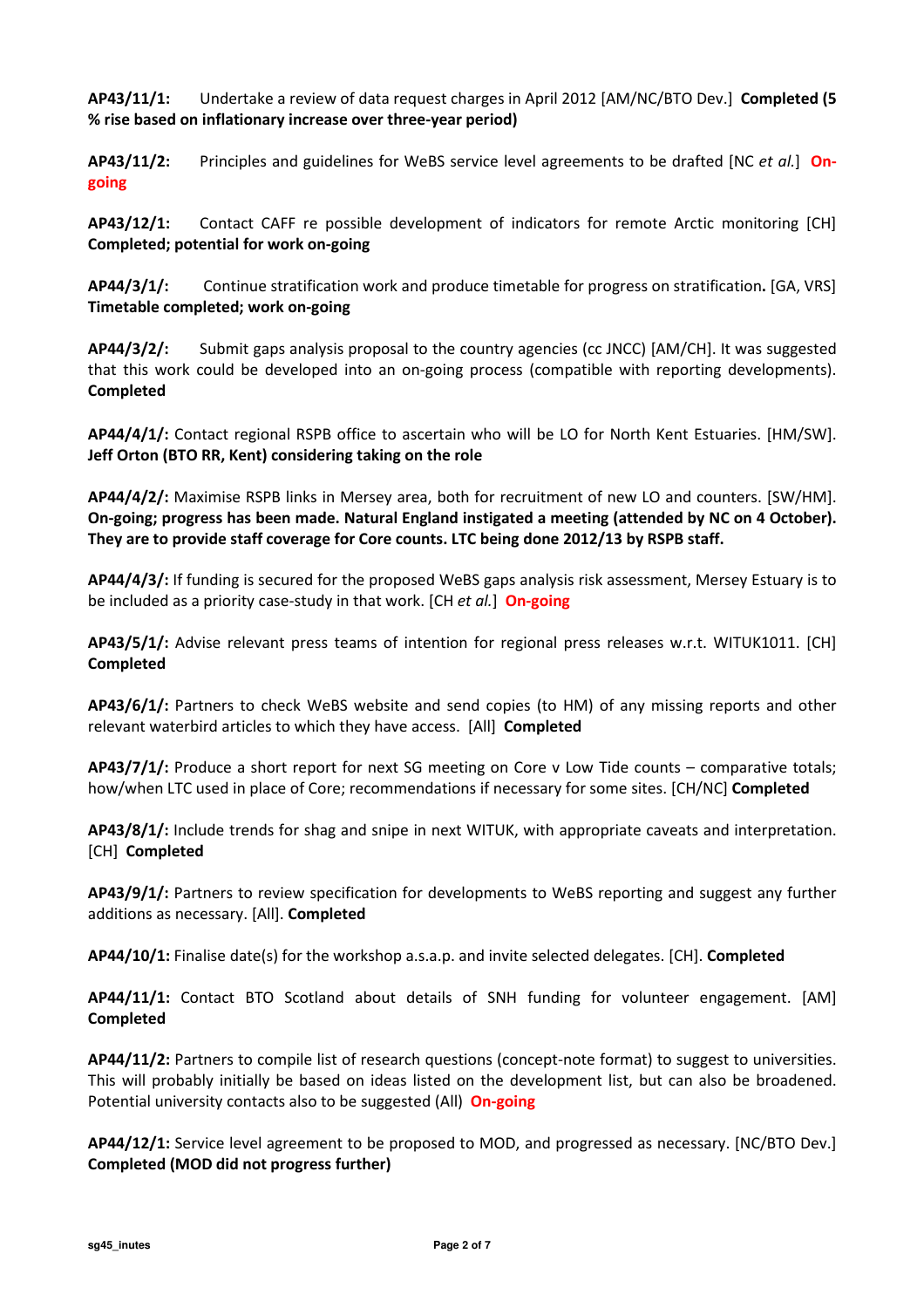AP44/12/2: Establish IEEM accreditation rules and what is stated regarding data availability. [AM] Completed

AP44/12/3: Relay the need to increase effort in following up reports that should have been forwarded to WeBS office. This could begin with a selection from last year from consultancies and other groups who are regular purchasers of WeBS data. [NC/HM] Completed

AP44/12/4: JNCC to remind Natural England about requirement to send copies of reports to WeBS. [DS] Completed via WeBS

AP44/13/1: Produce work-plan and timeline against which to measure progress with historic datasets. [CH] Completed

## 4. Counter network

CH provided an update (on behalf of HM), and vacancies among Local Organisers were reviewed. New LOs have been recruited for: Mersey Estuary, Greater Manchester, Severn Estuary (Wales), Harris and Lewis, North Kent Marshes. Current gaps in LO coverage are: Carlingford Lough; Cheshire North; Clwyd; Co. Antrim; Co. Armagh; Co. Down; Co. Fermanagh; Co. Londonderry; Co. Tyrone; Derbyshire; Durham; East Lancashire and Fylde; Essex (other sites); Huddersfield/Halifax area; Loughs Neagh and Beg; Merseyside inland; Outer Ards; South Down coast; South Yorkshire; Sutherland (excl. Moray Basin); West Inverness/Wester Ross; West Kent.

RH suggested that I would be useful to have the vacant LO regions as a more visible feature on all the WeBS website, and also on Twitter and Facebook. Currently LO vacancies are listed within the list of all regions; a discrete section on "Vacancies" with a brief summary of the role is required.

AP45/4/1: Create "LO Vacancies" section on WeBS website and promote regularly via social media. [HM]

Following a meeting of NE, BTO, RSPB and others, coverage of Mersey Estuary in 2012/13 will be boosted by some staff time from Natural England. This situation will be reviewed annually.

### 5. WeBS publicity and training

A WeBS training course will be held at Snettisham (The Wash) in November 2012.

### AP45/5/1: Consider more intermediate-level WeBS training courses for 2013/14. [NC, CH]

Online tutorials to (i) help with use of WeBS Online and (ii) guide best practice in the field, will be developed this winter and uploaded to the website.

### AP45/5/2: Progress the work on online tutorials; WeBS Online [HM], field methods. [CH, NC]

WeBS team had noted that some volunteers had posted videos on the internet of themselves carrying out WeBS counts. All agreed that WeBS could perhaps harness this by encouraging counters to also post Youtube videos etc within a designated part of the WeBS website.

AP45/5/3: Create a section on the WeBS website for collation of counters' WeBS-related videos etc. and instructions on how best to make use of it. [HM]

WeBS continues to be featured in the media and bird-watching press. For example, the period of October to December 2012 will see articles in BTO News and British Birds.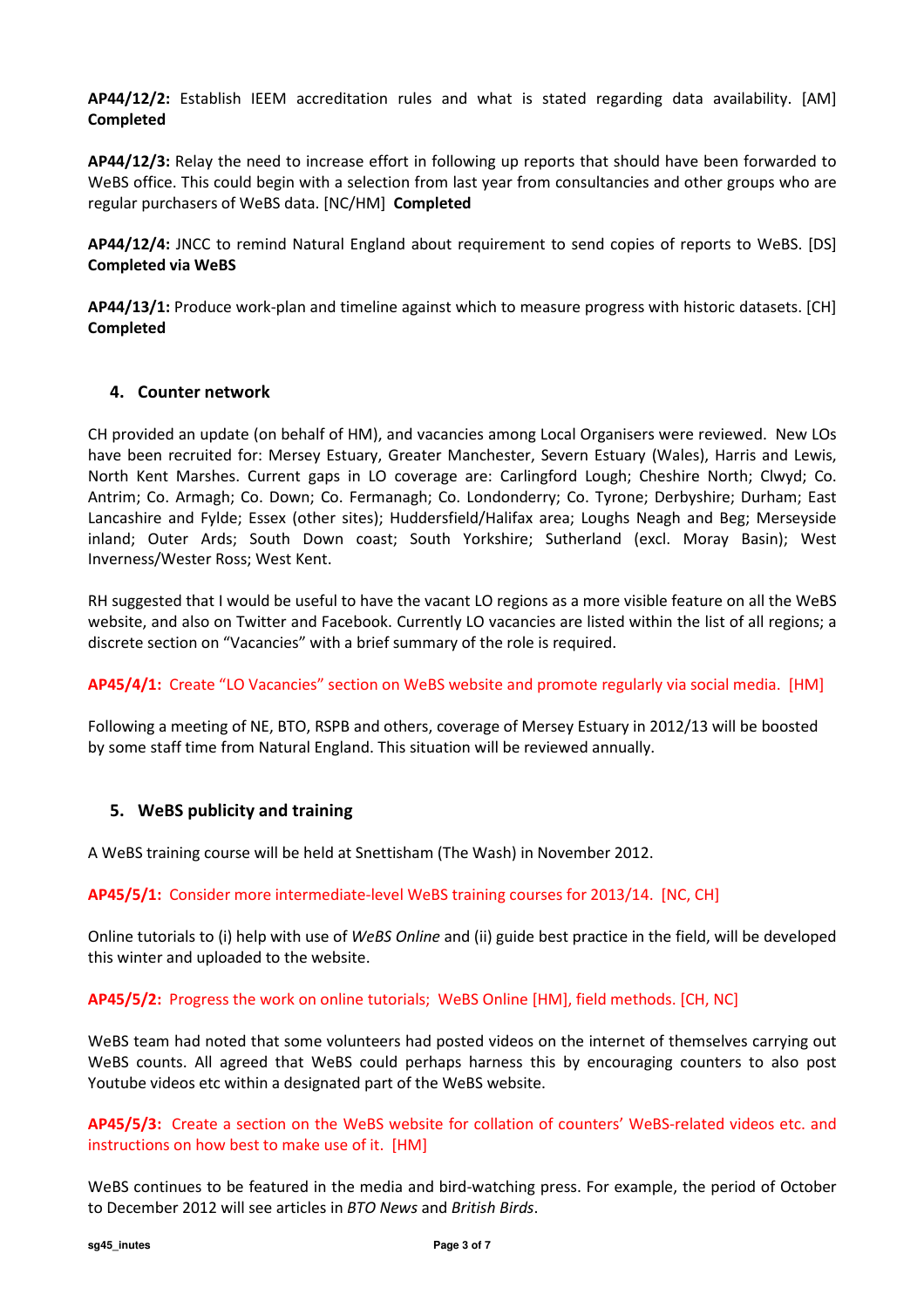In terms of future publicity surrounding the annual report, all agreed that WeBS should continue with national press releases to coincide with publication of the report. This requires input and quotes from the relevant Country Agencies, which is to be arranged through the Inter-Agency Ornithology Liaison Group.

DS suggested that it would be useful to improve education of counters about local SPA requirements in order to maximise the efficacy of their data collection. It would be good if all counters were better enlightened about designation boundaries and the particular SPA features of the sites which they visit.

AP45/5/4: Produce WeBS newsletter article to improve counter awareness of the importance of WeBS counts with respect to site designations etc. [NC et al.]

## 6. Website and WeBS Online

CH reported that WeBS Online is operating smoothly and that the proportion of data submitted on-line continues to increase each year (now at approximately 75%). Recent updates to the website have included the facility to download historic annual reports (back to 1940s) and Low Tide Count distribution maps (for all sites back to 2007/08). All agreed that these represented useful additions. AM noted that IS developments mean that Low Tide maps will be able to be produced automatically from the raw data in the future.

CH described that work on the development of an on-line mapping tool was continuing steadily. This will enable WeBS Local Organisers (and counters) to provide boundary information for new and existing WeBS sites. This work is now at a stage where it is being tested by the LOAC and other representatives of the counter network. These developments are being undertaken in tandem with the revamp to WeBS reporting, thereby maximising synergies as far as possible. These online developments represent the primary focus of WeBS work over the next six months.

### 7. Low Tide Counts

CH reported (on behalf of NC) that 12 months of Natural England-funded Low Tide Counts on the Humber were completed successfully in October 2012. The work had gone smoothly, a team of 20+ counters had been involved, and it was envisaged that the work could work well as a Low Tide Count feature in next year's new format paper WeBS report.

### AP45/7/1: Include Humber Low Tide Counts as a feature in the next WeBS report. [CH, NC]

Among the estuaries to be covered at Low Tide in 2012/13 include important sites such as Ribble, Mersey, Ythan and Tay.

CH provided a review paper which updated the comparison of Core and Low Tide data at individual sites. This focused on the count totals derived from the two methods at the site- and species-specific level. It showed that collection of low tide data at some sites provides a better indication of sites' use (and hence importance) by particular species. All agreed that this information could be used to inform the prioritisation of certain sites with the Low Tide Count schedule (which currently aims to have sites counted every six years).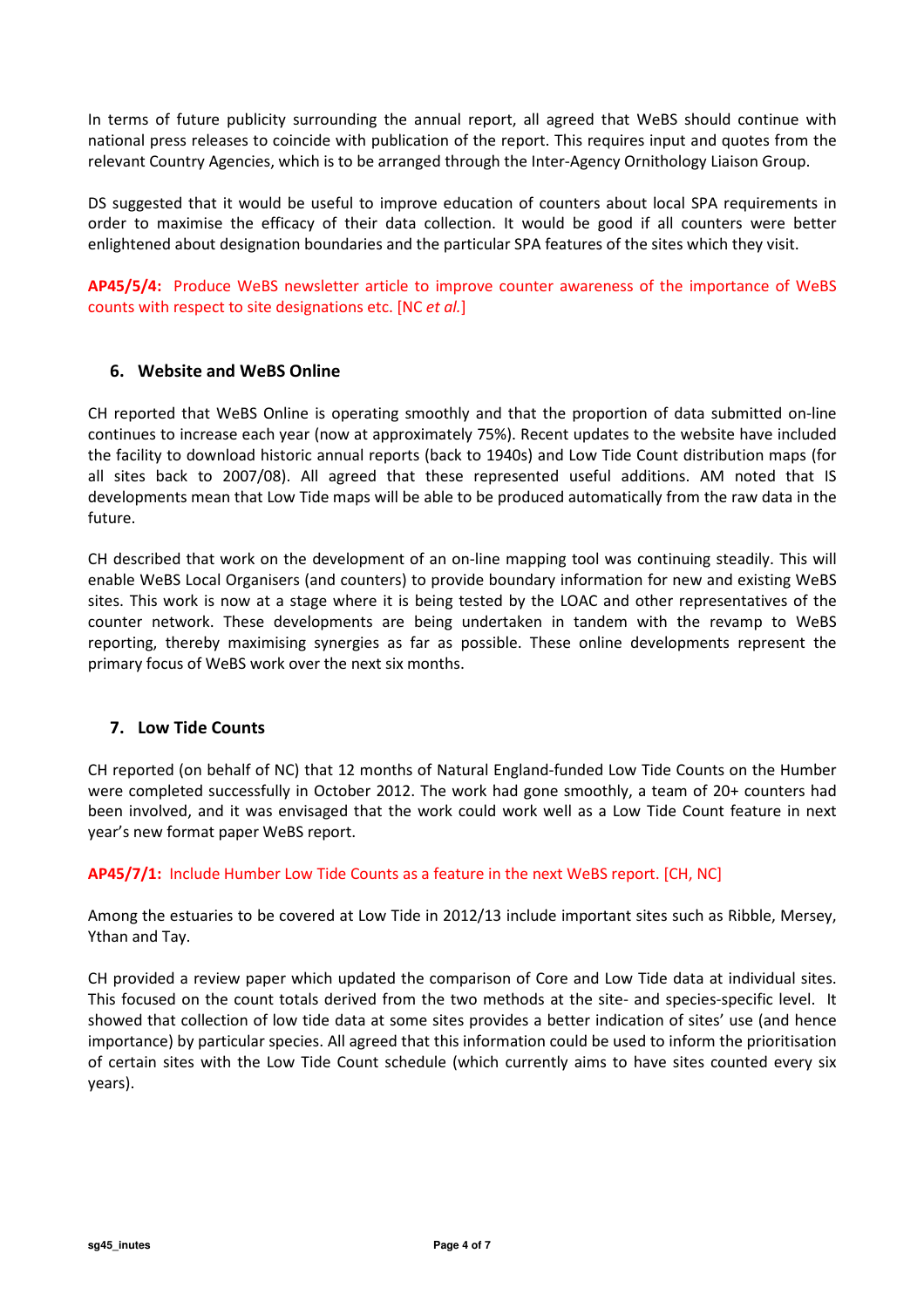## 8. WeBS report

#### Paper report

The final Waterbirds in the UK in its current format was published in autumn 2012. CH reported that press releases and "Official Statistics" procedures were completed successfully. Validation of 2011/12 data will begin before the end of 2012 calendar year.

Content of the new format paper report is likely to include elements of some, or all, of the following:

- Headline species from the year
- Country reviews; country specific tabular breakdown
- Summary of recently published literature and research.
- International review: results from elsewhere in flyway.
- A section on the uses of WeBS data and associated conservation science.
- The current Principal Sites Table, but with further elaboration.
- A country-specific tabular breakdown.
- Different summaries for inland and coastal sites.
- Low Tide Counts

During the planning stage, CH will seek to ensure complementarity with the WeBS newsletter and other outputs such as State of UK's Birds. It is envisaged the WeBS newsletter will assume more of a Counter Network focus, with emphasis on sites, worth of data collection, counter articles, etc. All agreed that the first of the new format paper reports should be a reasonably substantial report, with the option to reduce the number of pages in the future; AM suggested that this approach would soften any criticism of change.

#### AP45/8/1: Produce a page plan of new paper report as soon as possible. [CH et al.]

#### New online report

Developments for the new online report are underway; the WeBS team is working closely with BTO's IS/website staff. Specifications for new online reporting systems for the core annual outputs and the threeyearly Alerts have been produced, and were provided to the group for reference. The summary document from the WeBS Stakeholder workshop (held at BTO in Sept 2012) was also provided. CH also presented a simplified schematic of the new online reporting framework. This was largely based on recommendations emanating from the WeBS stakeholder workshop. All agreed that the reporting structure, including integration of WeBS Alerts was appropriate; DS noted that in addition to "Site" or "Species" routes into the system, inclusion of a "Habitats" option would be useful.

AP45/8/2: Include facility within online system to view data by wetland habitat categories . [CH, GA]

AP45/8/3: Ensure on-line publication of WeBS Alerts by March 2013. [GA et al.]

### 9. WeBS Data Requests

CH reported that the WeBS data request system continues to operate smoothly. In the period 1 April to 1 October 2012, there were 92 requests for WeBS data (which is similar to totals for recent years). Wording of a potential service level agreement with respect to WeBS data requests is still to be finalised (see AP43/11/2). The basic rationale behind how much to charge and how often this should be reviewed was again discussed by the group.

AP45/9/1: Finalise wording of service level agreement . [BTO Dev., NC]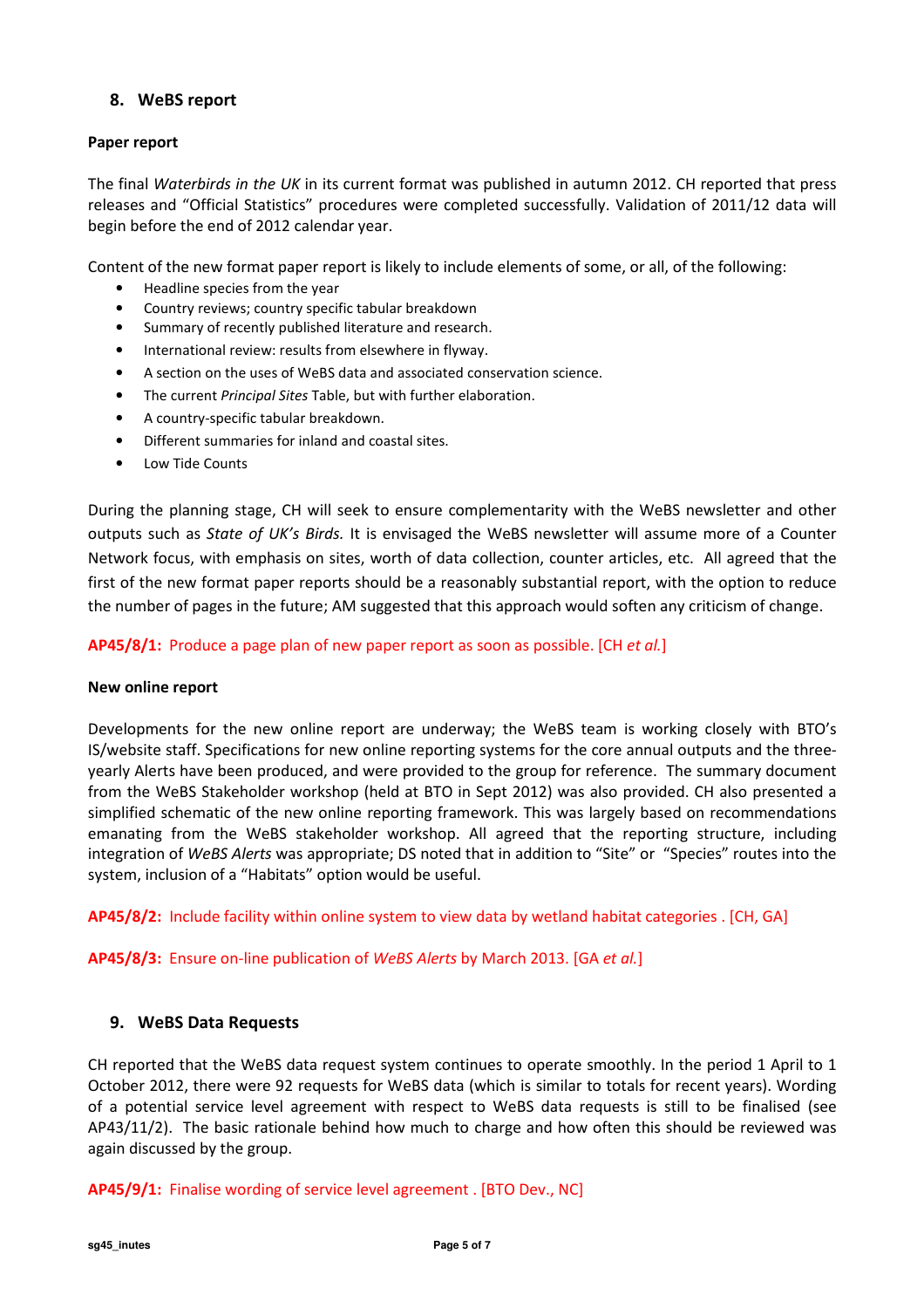## 10. Review of WeBS development list

The group briefly revisited the list of potential developments. Attention focused on three main items:

#### Conservation drones

All agreed that potential investment in a drone would represent a good use of any WeBS surplus. The group discussed the range of uses that this technology could be used for, e.g. counting seaduck and divers, offshore, counting waterbirds in dispersed and remote areas, Low Tide Counts on large estuaries, NEWS on inaccessible coasts, etc. The group agreed in principle about the purchase of a drone, but there will be a need to keep all parties progressively informed. All agreed that serious consideration would need to be given to insurance, flying regulations, training, etc.

AP45/10/1: Produce a summary document detailing the costs (equipment and staff time) of testing the feasibility of using drones for different elements of waterbird monitoring in UK. [AM et al.]

#### NEWS (Non Estuarine Waterbirds Survey)

Originally planned for winter 2013/14, all agreed that it would probably be better to defer the next NEWS to 2014/15. Current and future WeBS developments will markedly increase the efficacy of NEWS, as it is anticipated that a WeBS-Online type interface will be used for the survey. The WeBS surplus may supplement part of the survey, but it was agreed that the majority of funding would need to be sourced from outside WeBS. CH stated that there are potential possibilities with respect to MSFD recommendations. A proposal and estimated is required soon. Consideration should be given to inclusion of other groups such as seaducks, rock pipits, otters, etc.

AP45/10/2: Proposal and estimated budget for next NEWS to be circulated as soon as possible. [AM et al.]

#### Methods paper

It was decided that the plan for a previously proposed semi-systematic review of indexing methods should be revised so that it would be more of a paper on methods of counting, accuracy and repeatability. The objective would be to produce more of a defensive review than a developmental one. DS suggested that this could potentially take the form of an AEWA Technical Guidance Note.

AP45/10/3: Progress work on this methods paper, including consultation with AEWA . [CH et al.]

### 11. Progress on sub-projects

CH provided progress updates on two major on-going long-term pieces of WeBS work:

#### Mobilisation of historic datasets

CH reviewed progress with mobilisation of the historic waterbird datasets, and provided a long-term timetable (recently produced by HM). All agreed that the efforts of volunteer inputters were a considerable help in this task. Updates will be provided at each WeBS SG, as necessary.

#### WeBS stratification

A timetable with associated milestones for delivery of this work has been produced. Progress is being made by VRS; the following are expected to have been completed by March 2013: literature review, completion of data processing, modelling and validation of different approaches, drafting of a paper contrasting the generation of population estimates by different methods.

AP45/11/1: Progress work on stratification; aim for paper to be drafted by SG46. [VRS et al.]